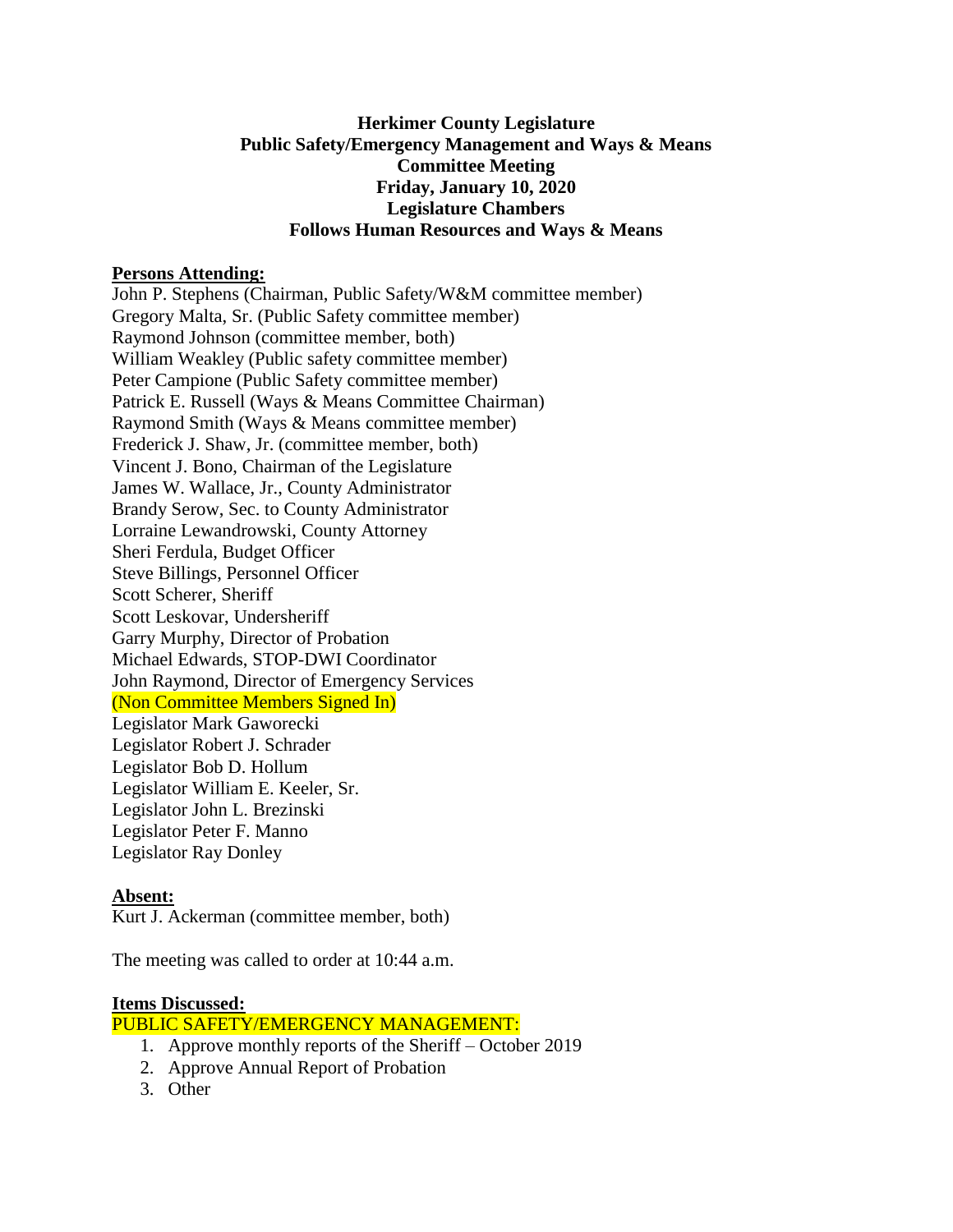# PUBLIC SAFETY/EMERGENCY MANAGEMENT AND WAYS & MEANS:

- 4. Accept additional funding and approve budget amendment in STOP-DWI
- 5. Approve purchase using 2017 State Interoperable Communications Grant and transfer funds in Emergency Services
- 6. Accept 2019 Statewide Interoperable Communications Grant, create project, amend budget and authorize Chairman to e-sign in Emergency Services
- 7. Approve receipt of award for Pre-Trail Release Program and authorize Chairman to esign in Probation
- 8. Accept 2019 SCAAP funding and authorize Chairman to e-sign and amend budget in Sheriff's Department
- 9. Approve 4 SPO positions in Sheriff's Department
- 10. Approve contract amendment for Counsel at First Arraignment
- 11. Approve Court cleaning contract
- 12. Other

## **Committee Vote Record:**

### PUBLIC SAFETY/EMERGENCY MANAGEMENT:

Item #1 – On motion of Mr. Johnson, seconded by Mr. Campione, Item #1 was voted on and approved. Unanimous. Absent: 1.

Item #2 – On motion of Mr. Johnson, seconded by Mr. Bono, Item #2 was voted on, approved and moved for Resolution. Unanimous. Absent: 1.

Item  $#3 - N/A$ 

## PUBLIC SAFETY/EMERGENCY MANAGEMENT AND WAYS & MEANS:

Item #4 – On motion of Mr. Malta, seconded by Mr. Johnson for Public Safety, and on motion of Mr. Smith, seconded by Mr. Johnson for Ways & Means, Item #4 was voted on, approved and moved for Resolution. Unanimous. Absent: 1.

Mr. Ackerman marked present.

Item #5 – On motion of Mr. Bono, seconded by Mr. Johnson for Public Safety, and on motion of Mr. Bono, seconded by Mr. Johnson for Ways & Means, Item #5 was voted on, approved and moved for Resolution. Unanimous.

Item #6 – On motion of Mr. Ackerman, seconded by Mr. Bono for Public Safety, and on motion of Mr. Ackerman, seconded by Mr. Bono for Ways & Means, Item #6 was voted on, approved and moved for Resolution. Unanimous.

Item #7 – On motion of Mr. Malta, seconded by Mr. Weakley for Public Safety, and on motion of Mr. Johnson, seconded by Mr. Smith for Ways & Means, Item #7 was voted on, approved and moved for Resolution. Unanimous.